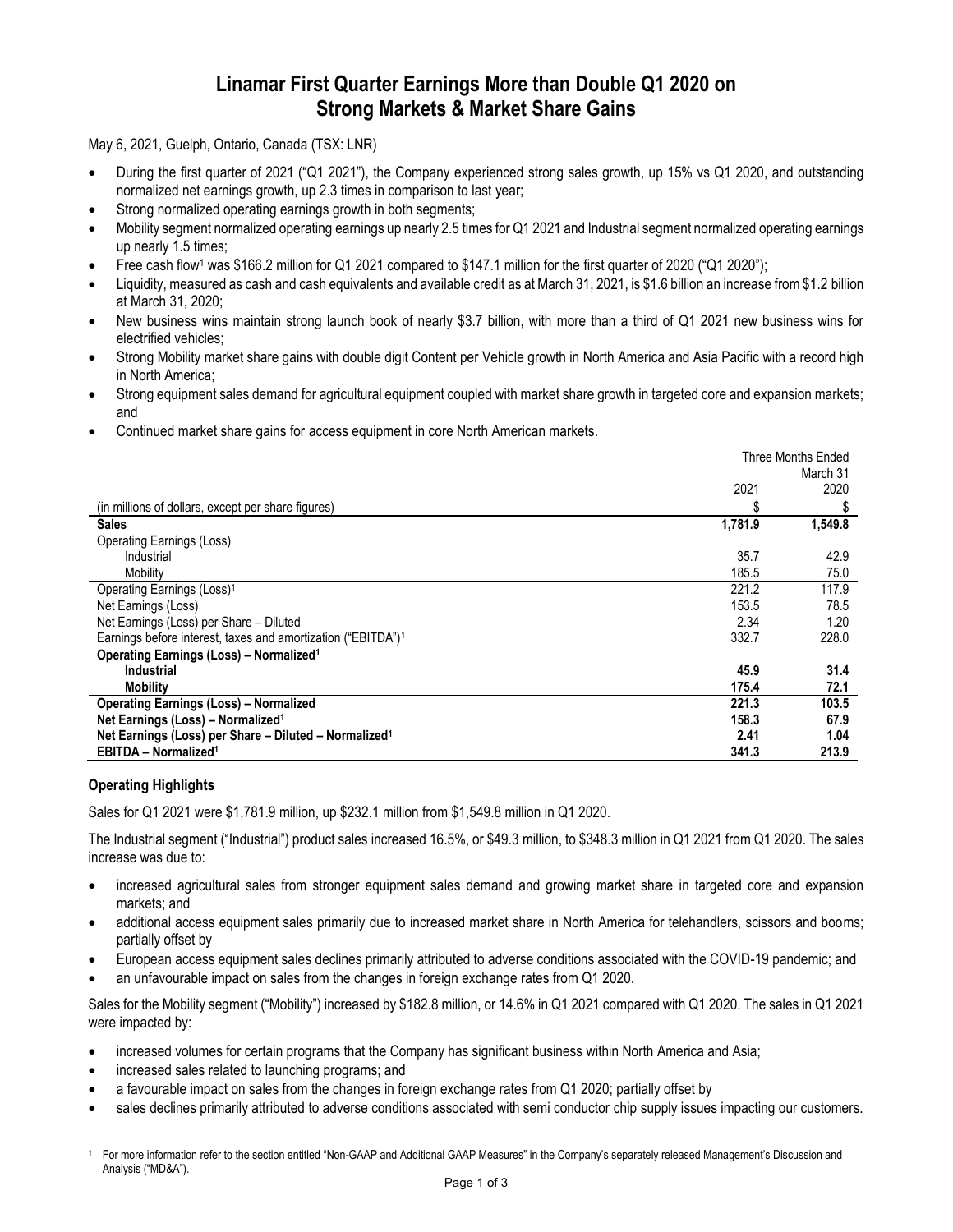The Company's normalized operating earnings for Q1 2021 was \$221.3 million. This compares to normalized operating earnings of \$103.5 million in Q1 2020, an increase of \$117.8 million.

Industrial segment normalized operating earnings in Q1 2021 increased \$14.5 million, or 46.2% from Q1 2020. The Industrial normalized operating earnings results were predominantly driven by:

- increased agricultural sales from stronger equipment and parts sales demand; and
- a net increase in access equipment volumes; partially offset by
- an unfavourable impact on sales and expenses from the changes in foreign exchange rates from Q1 2020.

Q1 2021 normalized operating earnings for Mobility were higher by \$103.3 million, or 143.3% compared to Q1 2020. The Mobility segment's earnings were impacted by the following:

- increased volumes for certain programs that the Company has significant business within North America and Asia;
- increased sales related to launching programs;
- cost savings achieved in the quarter;
- a favourable impact on sales and expenses from the changes in foreign exchange rates from Q1 2020; and
- the utilization of government support programs related to the global COVID-19 pandemic; partially offset by
- sales declines primarily attributed to adverse conditions associated with semi conductor chip supply issues impacting our customers.

"We have come out of the gate very strong in 2021 with earnings up dramatically, double digit sales growth and continued free cash flow." said Linamar CEO Linda Hasenfratz, "New business wins are off to a strong start, notably on the electric vehicle side, and we continue to be in a very strong position in terms of cash and our balance sheet. We continue to play a leading role as well in fighting the pandemic with regular testing of employees, an active vaccination clinic and other community support initiatives. Vaccinations and testing are how we get through these next months, it is critical we all step up to take part."

#### **Dividends**

The Board of Directors today declared an eligible dividend in respect to the quarter ended March 31, 2021 of CDN\$0.16 per share on the common shares of the company, payable on or after June 8, 2021 to shareholders of record on May 28, 2021.

#### **Forward Looking Information, Risk and Uncertainties**

Certain information provided by Linamar in this press release, MD&A, the consolidated financial statements and other documents published throughout the year which are not recitation of historical facts may constitute forward-looking statements. The words "may", "would", "could", "will", "likely", "estimate", "believe", "expect", "plan", "forecast" and similar expressions are intended to identify forward-looking statements. Readers are cautioned that such statements are only predictions and the actual events or results may differ materially. In evaluating such forward-looking statements, readers should specifically consider the various factors that could cause actual events or results to differ materially from those indicated by such forward-looking statements.

Such forward-looking information may involve important risks and uncertainties that could materially alter results in the future from those expressed or implied in any forward-looking statements made by, or on behalf of, Linamar. Some of the factors and risks and uncertainties that cause results to differ from current expectations include, but are not limited to, changes in the competitive environment in which Linamar operates, OEM outsourcing and insourcing; sources and availability of raw materials; labour markets and dependence on key personnel; dependence on certain customers and product programs; technological change in the sectors in which the Company operates and by Linamar's competitors; delays in or operational issues with product launches; foreign currency risk; long-term contracts that are not guaranteed; acquisition and expansion risk; foreign business risk; public health threats; cyclicality and seasonality; legal proceedings and insurance coverage; credit risk; weather; emission standards; capital and liquidity risk; tax laws; securities laws compliance and corporate governance standards; fluctuations in interest rates; environmental emissions and safety regulations; trade and labour disruptions; world political events; pricing concessions to customers; and governmental, environmental and regulatory policies.

The foregoing is not an exhaustive list of the factors that may affect Linamar's forward-looking statements. These and other factors should be considered carefully and readers should not place undue reliance on Linamar's forward-looking statements. Linamar assumes no obligation to update the forward-looking statements, or to update the reasons why actual results could differ from those reflected in the forward-looking statements.